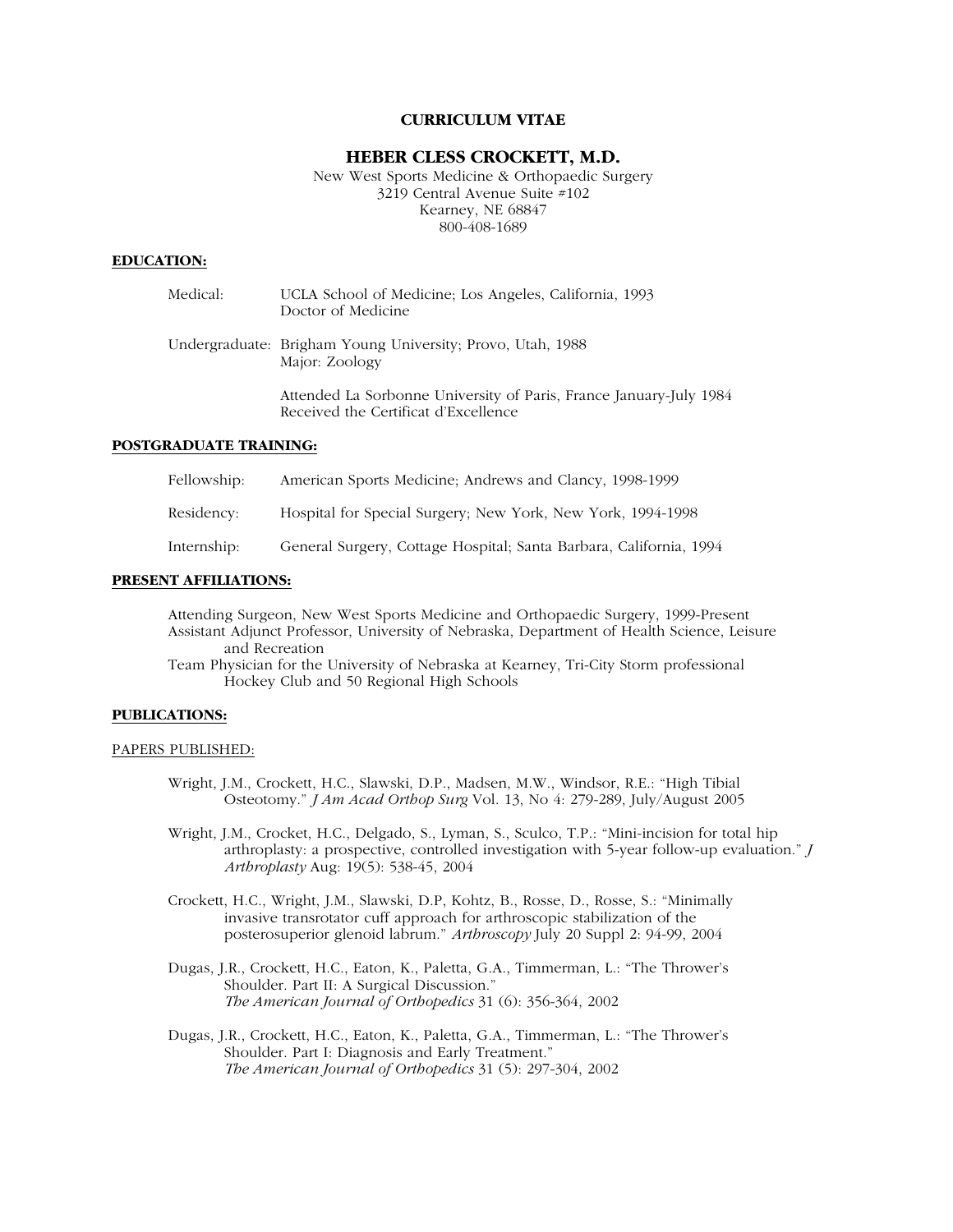- Crockett, H.C., Gross, L.B., Wilk, K.E., Schwartz, M.L., Reed, J., O'Mara, J. Reilly, M.T., Dugas, J.R., Meister, K., Lyman, S., Andrews, J.R.: "Osseous Adaptation and Range of Motion at the Glenohumeral Joint in Professional Baseball Pitchers." *American Journal of Sports Medicine* Vol. 30, No. 1, 2002
- Wright, J.M., Crockett, H.C., Sculco, T.P.: "Mini Incision for Total Hip Arthroplasty" *Orthopedic Special Edition* Vol. 7, No. 2: 20-26, 2001
- Hansraj, K.K., Cammisa, F.P., O'Leary, P.F., Crockett, H.C. et al: "Decompressive surgery for Typical lumbar spinal stenosis." *Clin Orthop* March (384): 10-17, 2001
- Wright, J.M., Crockett, H.C., Dowd, M.: "The Role of Viscosupplementation for Osteoarthritsis of the Knee." *Orthopedic Special Edition* Vol. 7, No. 1, 2001
- Wilk, K.E., Crockett, H.C., Andrews, J.R.: "Rehabilitation after Rotator Cuff Surgery." *Techniques in Shoulder and Elbow Surgery* Vol. 1, No. 2: 128-144, June 2000
- Wright, J.M., Paletta, G.A. Jr., Altchek, D.W., Crockett, H.C., Sherman, M.F.: "Surgical management of posterior shoulder instability in a ten-year-old boy: a case Report and literature review." *American Journal of Orthopedics* 29(8): 633-637, 2000
- Crockett, H.C., Wright, J.M., Boachie-Adjei, O. et al: "Idiopathic Scoliosis: The clinical value Of radiologist's interpretation of pre- and postoperative radiographs with interobserver and interdisciplinary variability." *Spine* Vol. 24, No. 19: 2007-2009, 1999
- Crockett, H.C., Wright, J.M., Madsen, M.W., Bates, J.E., Potter, H.G., Warren, R.F.: "A Sacral Stress Fracture in a 20 Year-Old NCAA Division I Basketball Player After the Use of a Jumping Machine." *American Journal of Sports Medicine* Vol. 24, July-August 1999
- Wright, J.M., Crockett, H.C., Weiland, A.J.: "Achilles Tendon Rupture." Chapter 23, *Disorders of the Heel, Rearfoot and Ankle:* Churchill Livingstone, 429-449, 1999
- Crockett, H.C., Wright, J.M., Boachie-Adjei, O. et al: "Idiopathic Scoliosis: The clinical value of radiologists' interpretation of pre- and postoperative radiographs with interobserver and interobserver and interdisciplinary variability." *Orthopaedic Transactions* 22(1): 253, 1998
- Crockett, H.C., Wright, J.M., Bates, J.E., Delgado, S.J., Sculco, T.P.: "Mini-Incision for Total Hip Arthroplasty." *Orthopaedic Transactions* 22(1): 156, 1998
- Simonian, P.H., Sussmann, P.S., Baldini, T.H., Crockett, H.C., Wickiewicz, T.L.: "Interference Screw Position and Hamstring Graft Location for ACL Reconstruction." *Arthroscopy* Vol. 14, No 5: 459-464, July-August 1998
- Wright, J.M., Crockett, H.C., Weiland, A.J.: "Ulnar collateral ligament tear with concomitant extensor pollicis brevis and extensor pollicis longus disruptions." A case report. *The Journal of Hand Surgery* Vol. 23, Issue 3: 536-540, May 1998
- Wright, J.M., Crockett, H.C., Weiland, A.J.: "Ulnar Collateral Ligament Tear Associated with Extensor Pollicis Longus and Brevis Ruptures." A Case Report. *The Journal of Hand Surgery* Vol. 23A, No 3: May 1998
- Shapiro, M.S., Safran, M.R., Crockett, H.C. et al: "Local Anesthesia for Knee Arthroscopy." *American Journal of Sports Medicine* Vol. 23, No 1: 50-53, 1995
- Crockett, H.C., de Virgilio, C., Shimaoka, E. et al: "Acute Fatty Liver of Pregnancy: Laparoscopy-Assisted Diagnosis." *Surgical Laparoscopy and Endoscopy* Vol. 4, No 3: 1994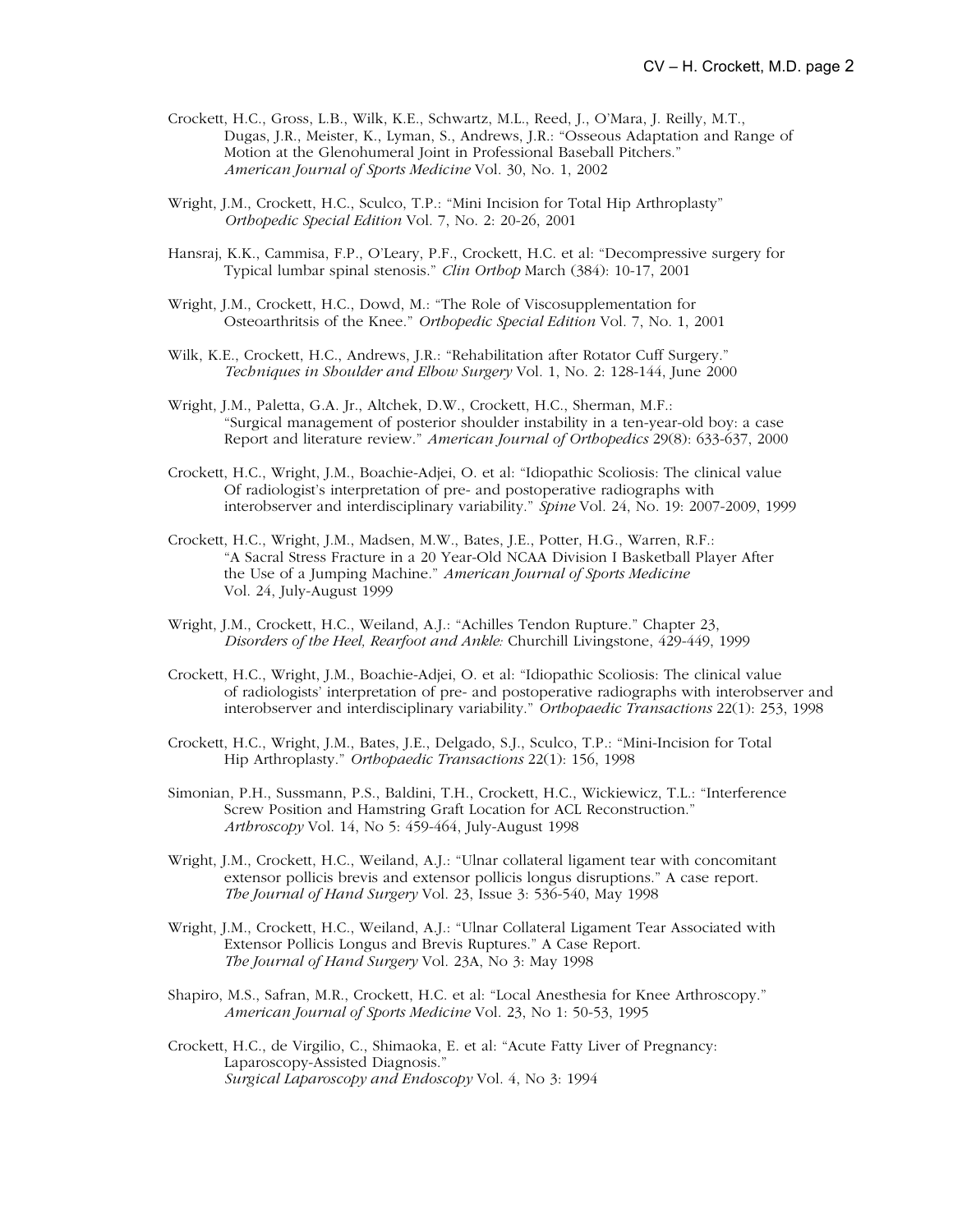## **PUBLICATIONS CONTINUED:**

### BOOKS PUBLISHED:

Wright, J.M., Millett, P., Crockett, H.C., Craig, E.V.: "Orthopaedic Review: A Study Guide." Williams and Wilkins, 2002

## **FOUNDER OF:**

Cayenne Medical Inc. Phoenix, AZ

# **US PATENTS:**

20050267529 – Devices, systems and methods for tissue repair 20060155287 – Devices, systems and methods for material fixation

#### **EUROPEAN PATENTS:**

European Patent EP1824395

## **SURGICAL TECHNIQUE GUIDES:**

Crockett, H.C., Bisson, L.J., Montgomery, K.D., Schlegel, T.F., Sgaglione, N.A. Wright, J.M., Young, D.C.: *Aperfix System Surgical Technique Guide, 2008; Cayenne Medical, Inc.*

### **SURGICAL VIDEOS FOR STRYKER CORP.:**

Crockett, H.C., Wright, J.M.: *Minimally invasive transrotator cuff approach for arthroscopic stabilization of the posterosuperior glenoid labrum*

# **PAPERS SUBMITTED FOR PUBLICATION:**

- Wright, J.M., Crockett, H.C., Weiland, A.J.: "Radial Collateral Ligament Injuries: A report of Four Cases and Review of the Literature." Submitted to the *Journal of Hand* November 2007
- Bates, J.E., Crockett, H.C., Potter, H.G., Warren, R.F: "Chondroblastoma of the Distal Femur Mimicking Osteochondritis Dissecans – A report of two cases." Submitted to the *Journal of Orthopaedics* October 2007

#### **PAPERS IN PREPARATION:**

Outcome study comparing hamstring ACL reconstruction with a novel fixation device with Traditional BTB Interference screw fixation.

#### **PRESENTATIONS:**

## PAPERS PRESENTED – NATIONAL AND INTERNATIONAL MEETINGS:

Wright, J.M., Crockett, H.C., Sculco, T.P., Lyman, S., Madsen, M.W.: "Mini Incision for Total Hip Arthroplasty – A Prospective, Controlled Investigation with 5-Year Follow-Up." Paper No: 277, AAOS, New Orleans, LA, Sunday, February 09, 2003 08:12-08:18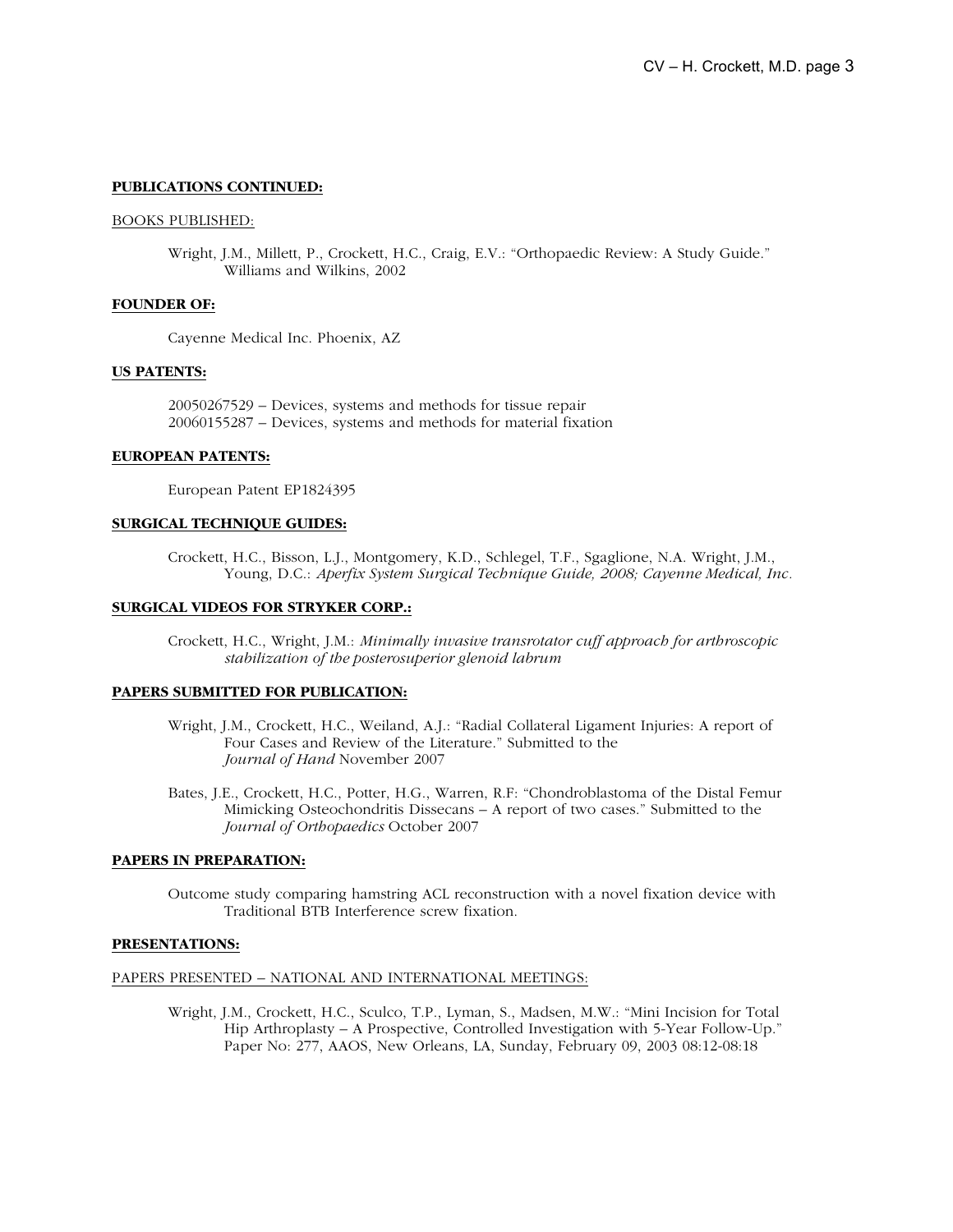## **PRESENTATIONS CONTINUED:**

#### PAPERS PRESENTED – NATIONAL AND INTERNATIONAL MEETINGS CONTINUED:

Crockett, H.C., Gross, L.B., Wilk, K.E., Schwartz, M.T., Andrews, J.R.: "Humeral Head Retroversion in Elite Throwers: A Comparison." -Presented at the AOSSM, Sun Valley, ID, June 2000 -Presented at the Alabama Sports Medicine Institute, Birmingham, AL, June 1999 Crockett, H.C., Wright, J.M., Bates, J.E., Delgado, S.J., Sculco, T.P.: "Mini-Incision for Total Hip Arthroplasty." -Presented as an Exhibition at the American Academy of Orthopaedic Surgeons, New Orleans, LA March 1998 Crockett, H.C., Wright, J.M., Boachie-Adjei, O., et al: "Idiopathic Scoliosis: Clinical Value of Radiologists' Interpretation of pre and postoperative x-rays." -Presented as a poster at the American Academy of Orthopaedic Surgeons, New Orleans, LA March 1998 -Presented as a poster at the North American Spine Society (NASS), New York, NW October 22-25, 1997 -Presented at the Scoliosis Research Society, St. Louis, MO September 25, 1997 Finalist for the Russel Hibbs award in the clinical category -Presented at the 4<sup>th</sup> International Meeting on Advanced Spine Techniques, Bermuda July 10-13, 1997 Simonian, P.T., Sussmann, P.S., Baldini, T.H., Crockett, H.C., Wickiewicz, T.L.: "Interference Screw Position and Hamstring Graft Location for ACL Reconstruction." -Presented at the Annual Meeting of the Arthroscopy Association of North America, Orlando, FL May 1, 1998 -Accepted for publication by *Arthroscopy,* March 1998 Hansraj, K.K., Cammisa, F.P., O'Leary, P.F., Crockett, H.C. et al: "Decompression Laminectomy for Typical Lumbar Spinal Stenosis: Clinical and outcome results and a Four year survivorship analysis." -Presented at Hospital for Special Surgery Alumni Association 78th Annual Meeting, 1996 -Presented at the Eastern Orthopaedic Association, 1996 -Presented at the North American Spine Society, New York, NY October 22-25, 1997 -Presented as a poster at the AAOS Annual Meeting, 1998

### PAPERS AND PRESENTATIONS – REGIONAL:

Crockett, H.C.: "Injuries to the throwing shoulder. Strategies and prevention." -Presented at the Nebraska Football Coaches Conference University of Nebraska, Kearney, 2000, 2002, 2003, 2004, 2006, 2007, 2008 -Presented at the Nebraska Nursing Association, 2003 -Presented at the Nebraska Workers Compensation Association, 2000

Crockett, H.C.: "Knee injuries in contact sports." -Presented at the Nebraska Football Coaches Conference University of Nebraska, Kearney, 2000, 2002, 2003, 2004, 2006, 2007, 2008

Crockett, H.C.: "Head injuries in contact sports; Initial evaluation and long term sequelae." -Presented at the Nebraska Foot ball Coaches Conference University of Nebraska, Kearney, 2000, 2005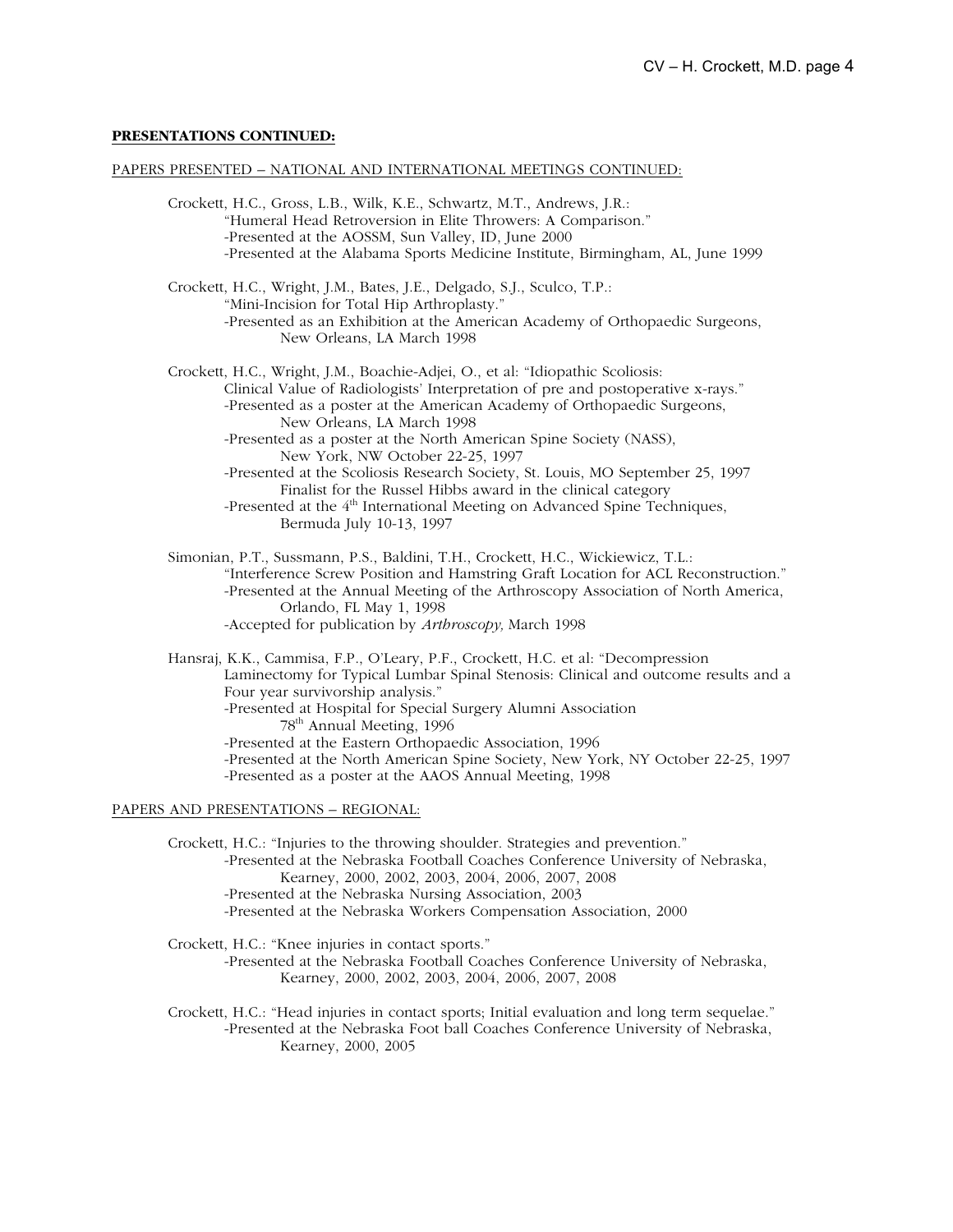## PAPERS AND PRESENTATIONS – REGIONAL CONTINUED:

- Crockett, H.C.: "The Throwing Shoulder: Issues and Examination." -Presented at the Nebraska Association of Family Practioners, Omaha, NE, March 2001
- Crockett, H.C.: "Etiology and Pathomechanics of the Golfer's Swing." -Presented at the Golf Symposium with Fuzzy Zoeler, September 2000
- Crockett, H.C.: "Sports injuries in the young competitive athlete." -Presented at the Nebraska Association of Nursing State Annual Conference, March 2000

## **TEACHING EXPERIENCE:**

## FACULTY:

 $3<sup>rd</sup>$  and  $4<sup>th</sup>$  Annual Trails West Sports Medicine Symposium "Sports Injuries in the Female Athlete" Kearney, NE, August 1999

17<sup>th</sup> Annual Injuries in Baseball Course. American Sports Medicine Institute, Birmingham, AL, January 1999

## **TEACHING EXPERIENCE CONTINUED:**

#### TEACHING ASSISTANT:

Organic Chemistry, UCLA Department of Chemistry, LA, CA 1989

# **MEMBERSHIPS AND ORGANIZATIONS:**

Hospital for Special Surgery – Alumni Association, New York, New York American Sports Medicine Institute – Alumni Association, Birmingham, Alabama AAOS (American Academy of Orthopaedic Surgeons) AOSSM (American Orthopaedic Society for Sports Medicine) AMA (American Medical Association) NMA (Nebraska Medical Association)

## **HONORS AND EXTRACURRICULAR ACTIVITIES:**

## FELLOWSHIP:

 $1<sup>ST</sup>$  Annual ASMI Research Award (top research amongst fellows for the year), 1999 Team Physician for the University of West Alabama Football team, 1998 Team Physician for Shelby County High School Football team, 1998

### BRIGHAM YOUNG UNIVERSTITY:

Varsity Baseball Full Athletic Scholarship, 1985-1986 National Student-Athletic Excellence Award, 1984-1986 Hinckley-Rowberry Academic Award, 1984-1988 Honor Student Society Served a Mission to Geneva, Switzerland and Southern France, 1982-1984 Attended La Sorbonne University of Paris, France – Received the Certificat d'Excellence, January-July 1984